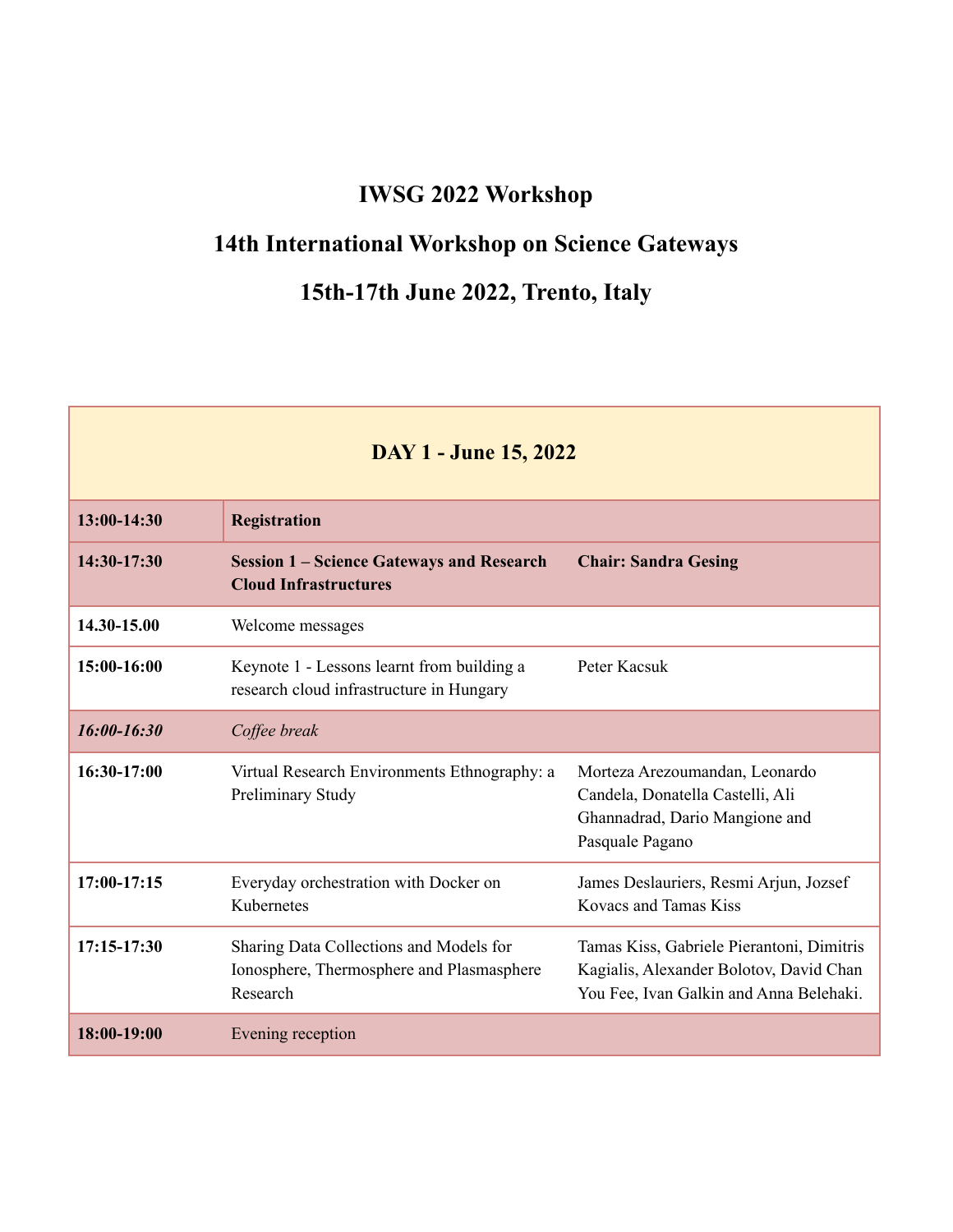| DAY 2 - June 16, 2022                                                       |                                                                                                                                                                                                 |                                                                                                                                                              |
|-----------------------------------------------------------------------------|-------------------------------------------------------------------------------------------------------------------------------------------------------------------------------------------------|--------------------------------------------------------------------------------------------------------------------------------------------------------------|
| $8:30 - 9:00$                                                               | <b>Registration</b>                                                                                                                                                                             |                                                                                                                                                              |
| $9:00-12:00$                                                                | Session 2 – Science gateways application to<br>various scientific disciplines and domains                                                                                                       | <b>Chair: Sandro Fiore</b>                                                                                                                                   |
| $9:00-10:00$                                                                | Keynote 2 - A journey towards end-to-end<br>services for instrument based e-Science                                                                                                             | David Abramson                                                                                                                                               |
| $10:00-10:30$                                                               | Developing the German Human<br>Genome-Phenome Archive                                                                                                                                           | Kersten Breuer, Jordy D. Orellana<br>Figueroa, Moritz Hahn, Koray Kırlı, Jens<br>Krüger, Léon Kuchenbecker, Manikandan<br>Ravichandran and Zehra Hazal Sezer |
| $10:30 - 11:00$                                                             | Coffee break                                                                                                                                                                                    |                                                                                                                                                              |
| $11:00-11:30$                                                               | Science Gateways in EOSC: The NEANIAS<br>Visualisation Gateway                                                                                                                                  | Eva Sciacca, Mario Raciti, Mel Krokos<br>and Benjamin Kyd                                                                                                    |
| 11:30-11:45                                                                 | The Health Data Research Innovation Gateway:<br>A platform to discover, request access to health<br>data and demonstrate trustworthiness in<br>research across the United Kingdom and<br>beyond | Susheel Varma, Paola Quattroni, Chris<br>Milner, Neil Postlethwaite, Ruth Milne<br>and Elaine Brannigan                                                      |
| 11:45-12:00                                                                 | GeoEDF: A Framework for Designing and<br><b>Executing Reproducible Geospatial Research</b><br>Workflows in Science Gateways                                                                     | Rajesh Kalyanam, Jungha Woo, Lan Zhao,<br>Carol X. Song and Jack Smith                                                                                       |
| 12:00-15.00<br>Social Lunch - Ristorante Antico Pozzo (Vicolo della Sat, 6) |                                                                                                                                                                                                 |                                                                                                                                                              |

**Contract Contract Contract** 

| 15:00-18:00 | Session 3 – Science Gateways for Geoscience Chair: Tamas Kiss<br>and Climate Change research |              |
|-------------|----------------------------------------------------------------------------------------------|--------------|
| 15:00-16:00 | Keynote 3 - Large scale data challenges in the<br>Climate domain                             | Sandro Fiore |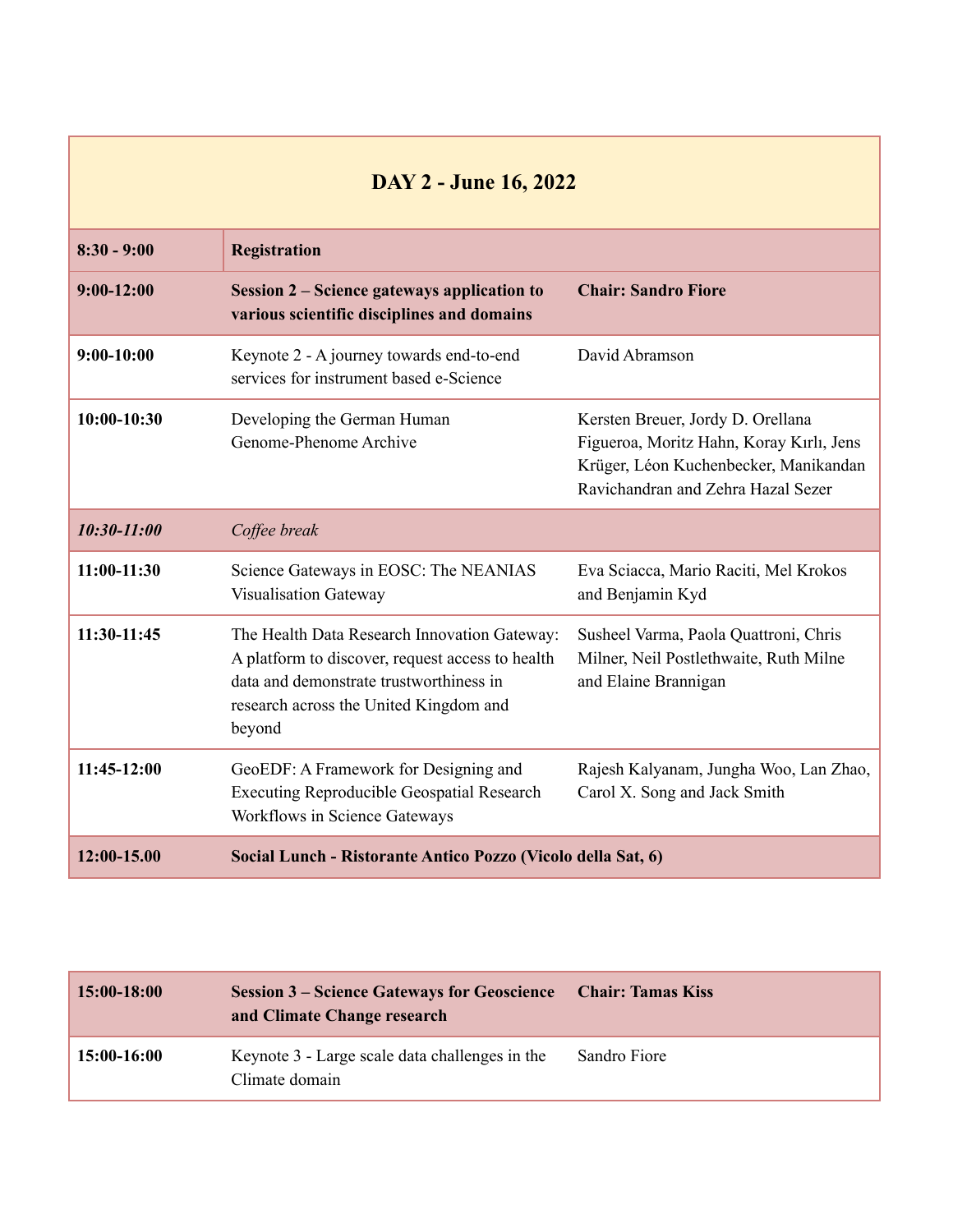| 16:00-16:30 | An EOSC-enabled Data Space Environment for<br>Climate Science                                                                       | Donatello Elia, Sandro Fiore, Fabrizio<br>Antonio, Guillaume Levavasseur, Paola<br>Nassisi, Alessandro D'Anca, Sylvie<br>Joussaume and Giovanni Aloisio |
|-------------|-------------------------------------------------------------------------------------------------------------------------------------|---------------------------------------------------------------------------------------------------------------------------------------------------------|
| 16:30-17:00 | Coffee break                                                                                                                        |                                                                                                                                                         |
| 17:00-17:15 | A Community Gateway for Data Usage & Data<br>Archive Metrics in the Climate Domain                                                  | Alessandra Nuzzo, Fabrizio Antonio,<br>Maria Mirto, Paola Nassisi, Sandro Fiore<br>and Giovanni Aloisio                                                 |
| 17:15-17:30 | Interactive and Flexible Environment for<br>on-demand Climate Data Analysis                                                         | Christian Pagé, Abel Aoun, Alessandro<br>Spinuso, Mats Veldhuizen, Ian van der<br>Neut, Klaus Zimmermann, Lars Bärring<br>and Phillip Kershaw           |
| 17:30-17:45 | The use of the Unidata Science Gateway as a<br>cyberinfrastructure resource to facilitate<br>education and research during COVID-19 | Mohan Ramamurthy and Julien Chastang<br>(Cancelled)                                                                                                     |
| 19:00-22:00 | Social Dinner - Forsterbräu Trento (Via Paolo Oss-Mazzurana, 38)                                                                    |                                                                                                                                                         |

| DAY 3 - June 17, 2022 |                                                                                  |                                                                                                                                                                     |
|-----------------------|----------------------------------------------------------------------------------|---------------------------------------------------------------------------------------------------------------------------------------------------------------------|
| $8:30-9:00$           | <b>Registration</b>                                                              |                                                                                                                                                                     |
| $9:00-12:30$          | <b>Session 4 – Community Building and</b><br>e-Infrastructure Challenges         | <b>Chair: Christian Pagé</b>                                                                                                                                        |
| $9:00-10:00$          | Keynote 4 - The reasons why the Science<br>Gateways Community needs an institute | Sandra Gesing                                                                                                                                                       |
| $10:30-10:30$         | Distributed but Integrated: Forming a Science<br>Gateway from Multiple Parts     | Olaf Brandt, Holger Gauza, Jan<br>Kaltenbach, Steve Kaminski, Jens Krüger,<br>Fabian Paz, Saker Halima, Fabian<br>Wannenmacher, Johannes Werner and<br>Thomas Zajac |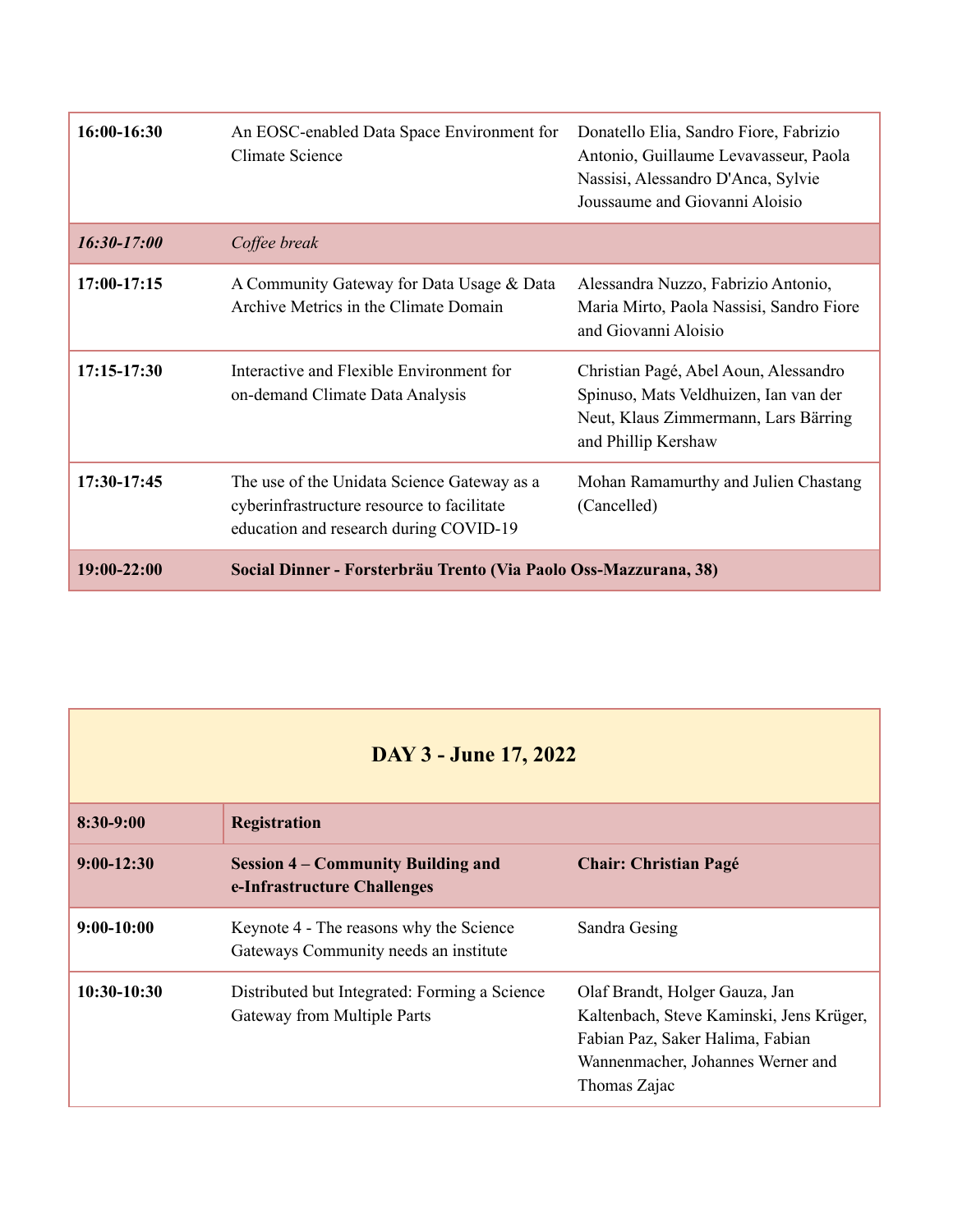| 10:30-11:00   | Coffee break                                                                                                                                      |                                                                                                                                                                                                                                                                                                                           |
|---------------|---------------------------------------------------------------------------------------------------------------------------------------------------|---------------------------------------------------------------------------------------------------------------------------------------------------------------------------------------------------------------------------------------------------------------------------------------------------------------------------|
| $11:00-11:30$ | A dynamic and extensible web portal enabling<br>the deployment of scientific virtual<br>computational environments on hybrid<br>e-infrastructures | Marica Antonacci, Daniele Spiga, Davide<br>Salomoni, Diego Ciangottini, Vincenzo<br>Ciaschini, Alessandro Costantini, Giacinto<br>Donvito, Doina Cristina Duma, Federica<br>Fanzago, Emidio Giorgio, Alessandro<br>Italiano, Massimo Sgaravatto, Vincenzo<br>Spinoso, Stefano Stalio, Mirco Tracolli<br>and Marco Verlato |
| $11:30-12:00$ | Design of a Decentralised Autonomous<br>Scientific Publishing Organisation                                                                        | Sandi Gec, Petar Kochovski, Jovan<br>Buragev and Vlado Stankovski                                                                                                                                                                                                                                                         |
| 12:00-12:15   | An Industry Gateway for Rapid<br>Reconfiguration of Manufacturing Processes                                                                       | Tamas Kiss, Gabor Terstyanszky and<br>Resmi Arjun                                                                                                                                                                                                                                                                         |
| $12:15-12:45$ | Panel on "FAIR principles and Science"<br>Gateways"                                                                                               |                                                                                                                                                                                                                                                                                                                           |
| 12:45-13:00   | Closing remarks                                                                                                                                   |                                                                                                                                                                                                                                                                                                                           |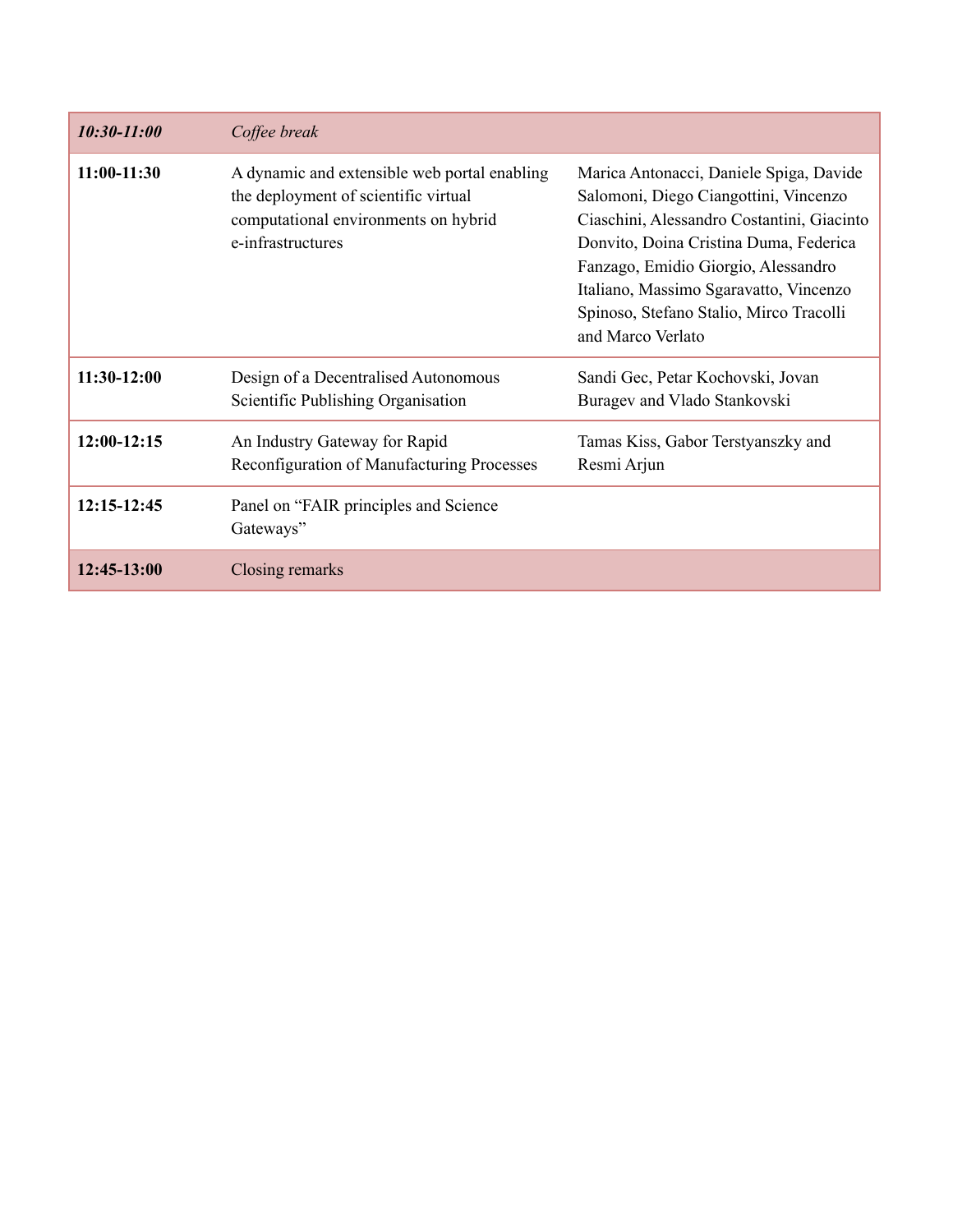# **IWSG2022 Keynotes**

#### **June 15 Speaker***: Peter Kacsuk* **Title***: Lessons learnt from building a research cloud infrastructure in Hungary*

**Abstract:** An ambitious plan to build a state-of-the-art, high quality, reliable and robust cloud infrastructure for the researchers of the Hungarian Academy of Sciences was formulated in 2015. This was the beginning of a long road that led to the creation of a cloud infrastructure that now serves all the Hungarian researchers and even researchers in companies. In fact, since 2015 we can distinguish three phases of building the cloud infrastructure and every phase significantly extended the usability of the cloud and opened it up for wider and wider user communities. This was a real success story and the goal of my talk is to share with the audience the experiences that we collected during this three phases and also to explain the lessons learnt in the different phases and how they helped us to gradually improve our cloud and make it a widely used and very popular research infrastructure in Hungary.

The first phase between 2015-2019 resulted in the creation of a reliable and robust research cloud that was good enough to serve the basic requirements of the researchers of the Hungarian Academy of Sciences. However, by the end of 2019 it became clear that the capacity became insufficient and furthermore the original objectives of the research cloud should be extended concerning the type of services we want to provide and the target communities we would like to serve. As a result, the second phase was started in 2019 with new objectives that reflected the new requirements like supporting big data and AI applications in a much more comprehensive way than it was before. The target user community also should have been significantly extended and the level and quality of user support should have been further improved. One of the major achievements of the second phase was the creation of a large set of reference architectures that can significantly reduce the user effort to create complex software systems in the cloud. The second phase was successfully completed in February 2022 and recently we entered to the third phase where the two major objectives are to provide intensive support of building data repositories in the cloud and integrate our cloud with the three major European cloud infrastructure initiatives: EGI Fedcloud, EOSC and SLICES.

During the talk objectives, implementations, results and lessons learnt for each phase of the Hungarian research cloud program will be explained in order to show the way how to build large-scale and complex research infrastructure and how to avoid pitfalls and other potential problems that are very frequent in running large-scale infrastructure programs.

#### **June 16 Speaker***: Sandro Fiore* **Title***: Large scale data challenges in the Climate domain*

**Abstract:** This talk will highlight key challenges regarding climate data management at scale discussing in particular some case studies of great relevance like the CMIP experiment and the associated Earth System Grid Federation infrastructure.

In such a context, over the last few years, a novel concept of data space has been progressively introduced, revealing to be very attractive and suitable for scientific domains too. The talk will also show potential directions for such a concept in the climate community by focusing on the (i) the central role of data ("data value", "data strategy", "data economy") in public and private sectors, (ii) a more effective and sustainable approach to data sharing and re-use, (iii) trustworthy data repositories, (iv) a pervasive adoption of FAIR data principles, and (v) a